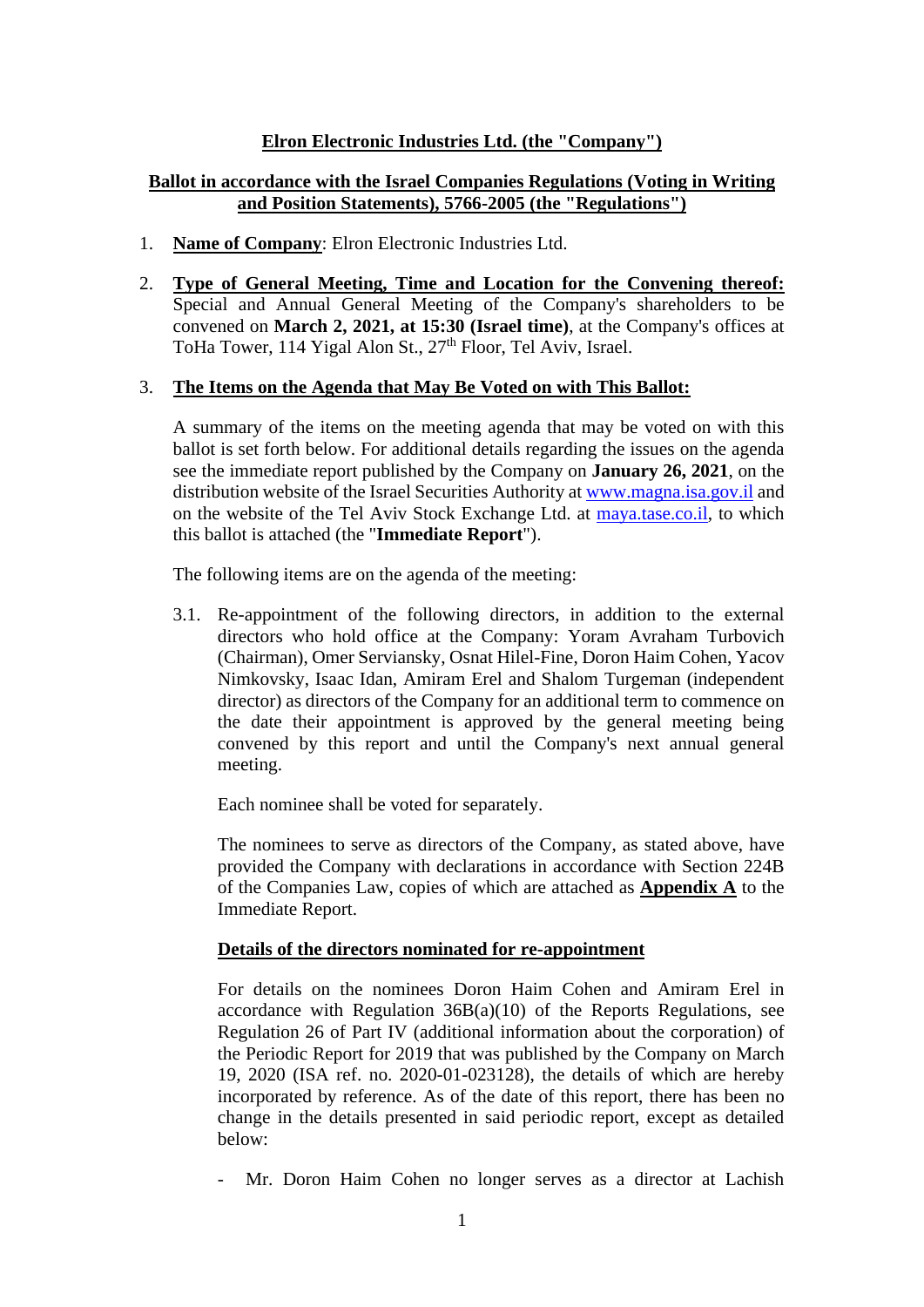Industries Ltd and serves as Chairman at Cellcom Israel Ltd and as a director at Property and Building Corporation Ltd, Mehadrin Ltd and Epsilon Investment House Ltd.

- Mr. Amiram Erel no longer serves as a director at Pocared Dignostics Ltd.

| Name:                                                                                                                    | Yoram Avraham Turbovich                                                                                                                                                                                                                                 |
|--------------------------------------------------------------------------------------------------------------------------|---------------------------------------------------------------------------------------------------------------------------------------------------------------------------------------------------------------------------------------------------------|
| <b>ID</b> No:                                                                                                            | 055585426                                                                                                                                                                                                                                               |
| Date of Birth:                                                                                                           | 1.11.1958                                                                                                                                                                                                                                               |
| <b>Address for service of process:</b>                                                                                   | 24 Dereh Hayam, Mihmoret                                                                                                                                                                                                                                |
| Citizenship:                                                                                                             | Israel                                                                                                                                                                                                                                                  |
| Membership on board of directors'<br>committees:                                                                         | N <sub>o</sub>                                                                                                                                                                                                                                          |
| Is he/she an external director or an<br>independent director:                                                            | N <sub>o</sub>                                                                                                                                                                                                                                          |
| <b>Accounting and financial expertise;</b><br>professional competency or an<br>expert external director:                 | N <sub>o</sub>                                                                                                                                                                                                                                          |
| Director is an employee of the<br>Company, any subsidiary, associate<br>company of the Company or of a<br>related party: | $No*$                                                                                                                                                                                                                                                   |
| Date in which became director:                                                                                           | 25.11.2020                                                                                                                                                                                                                                              |
| <b>Education:</b>                                                                                                        | Graduate of Law, The Hebrew<br>University                                                                                                                                                                                                               |
|                                                                                                                          | Certified in Legal Sciences LL.M,<br><b>Harvard Law School</b>                                                                                                                                                                                          |
|                                                                                                                          | Doctor of Legal Sciences S.J.D,<br>Harvard Law School                                                                                                                                                                                                   |
| Occupation over the last 5 years:                                                                                        | Director of Allied Ltd., Allied<br>Logistics Ltd. and Champion Motors<br>Ltd.                                                                                                                                                                           |
| <b>Director</b><br>in<br>other<br><b>Serve</b><br>a<br><b>as</b><br>companies:                                           | <b>Chairman of Discount Investments</b><br>Corporation Ltd., Property and<br>Building Corporation Ltd., Mehadrin<br>Ltd., Cellcom Israel Ltd., Allied Ltd.,<br>Allied Logistics Ltd., Champion<br>Motors Ltd., Danshet Holdings Ltd<br>and Danshet Ltd. |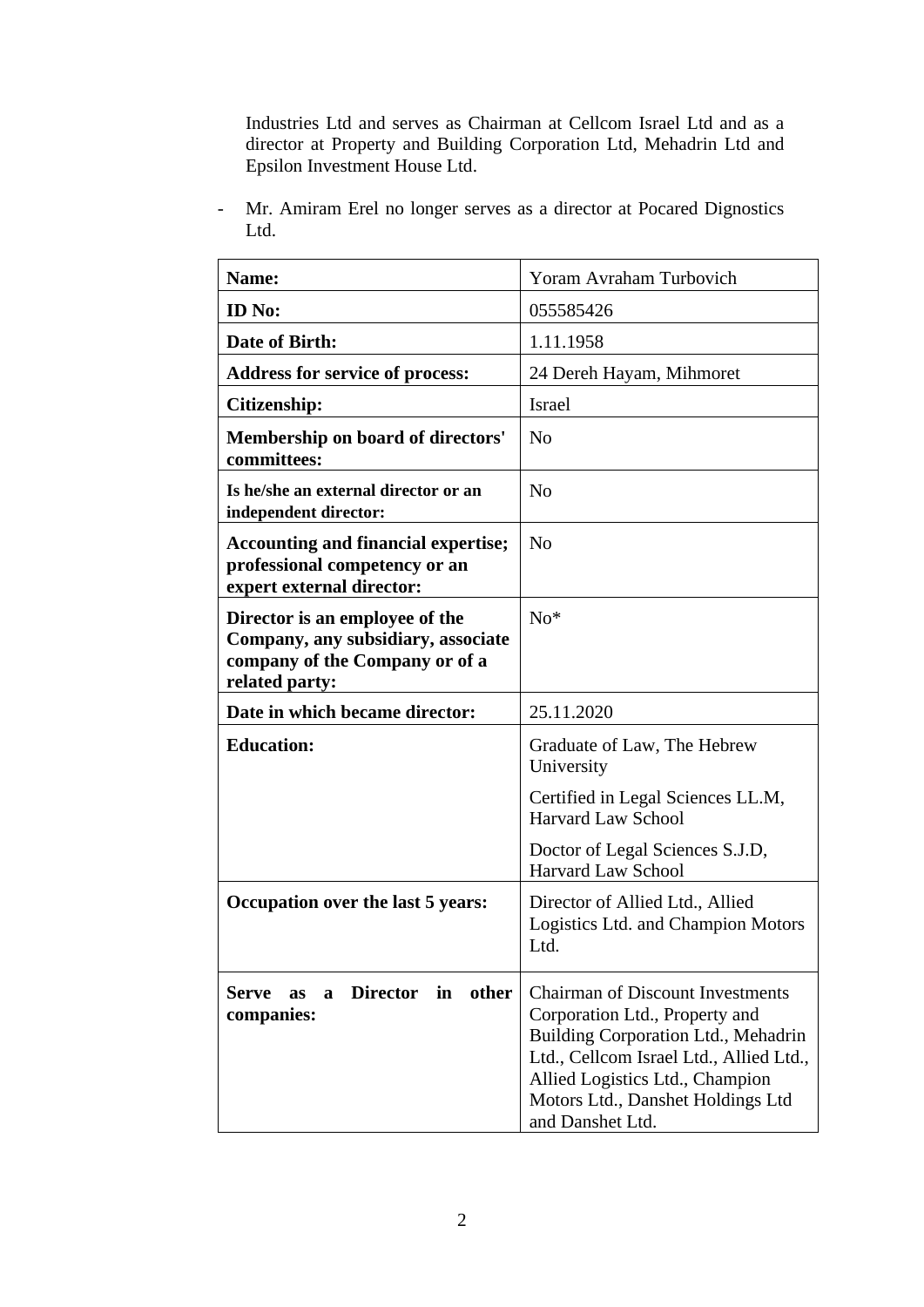| A family member of other related   No<br>party in the Company |  |
|---------------------------------------------------------------|--|
|                                                               |  |

\* To the best of the Company's knowledge, on January 14 2021 the general meeting of the controlling shareholder of the Company, Discount Investments Corporation Ltd, resolved to approve its engagement with Mr. Turbovich for the provision of Chairman services, commencing on November 20 2020.

| Name:                                                                                                                    | <b>Omer Serviansky</b>                                                                                                                                                                                                                                           |
|--------------------------------------------------------------------------------------------------------------------------|------------------------------------------------------------------------------------------------------------------------------------------------------------------------------------------------------------------------------------------------------------------|
| <b>ID</b> No:                                                                                                            | 042342451                                                                                                                                                                                                                                                        |
| Date of Birth:                                                                                                           | 9.5.1981                                                                                                                                                                                                                                                         |
| Address for service of process:                                                                                          | 1 Hanah Zemer, Tel Aviv                                                                                                                                                                                                                                          |
| Citizenship:                                                                                                             | Israel                                                                                                                                                                                                                                                           |
| Membership on board of directors'<br>committees:                                                                         | N <sub>o</sub>                                                                                                                                                                                                                                                   |
| Is he/she an external director or an<br>independent director:                                                            | N <sub>o</sub>                                                                                                                                                                                                                                                   |
| <b>Accounting and financial expertise;</b><br>professional competency or an<br>expert external director:                 | Accounting and financial expertise                                                                                                                                                                                                                               |
| Director is an employee of the<br>Company, any subsidiary, associate<br>company of the Company or of a<br>related party: | N <sub>o</sub>                                                                                                                                                                                                                                                   |
| Date in which became director:                                                                                           | 25.11.2020                                                                                                                                                                                                                                                       |
| <b>Education:</b>                                                                                                        | Graduate of Accounting and<br>Economics, Tel Aviv University                                                                                                                                                                                                     |
| Occupation over the last 5 years:                                                                                        | Partner and Founder in the consulting<br>firm ClearStructure, Partner and head<br>of finance and consulting department<br>at Baker Tilly Israel, Partner at<br>investment and banking firm, and<br>Senior consultant in the finance<br>department at PwC Israel. |
| <b>Director</b><br>other<br>in<br><b>Serve</b><br>as<br>a<br>companies:                                                  | <b>Discount Investments Corporation</b><br>Ltd, Property and Building<br>Corporation Ltd., Mehadrin Ltd.,<br>Clearstructure Ltd., and a private<br>company owned by him                                                                                          |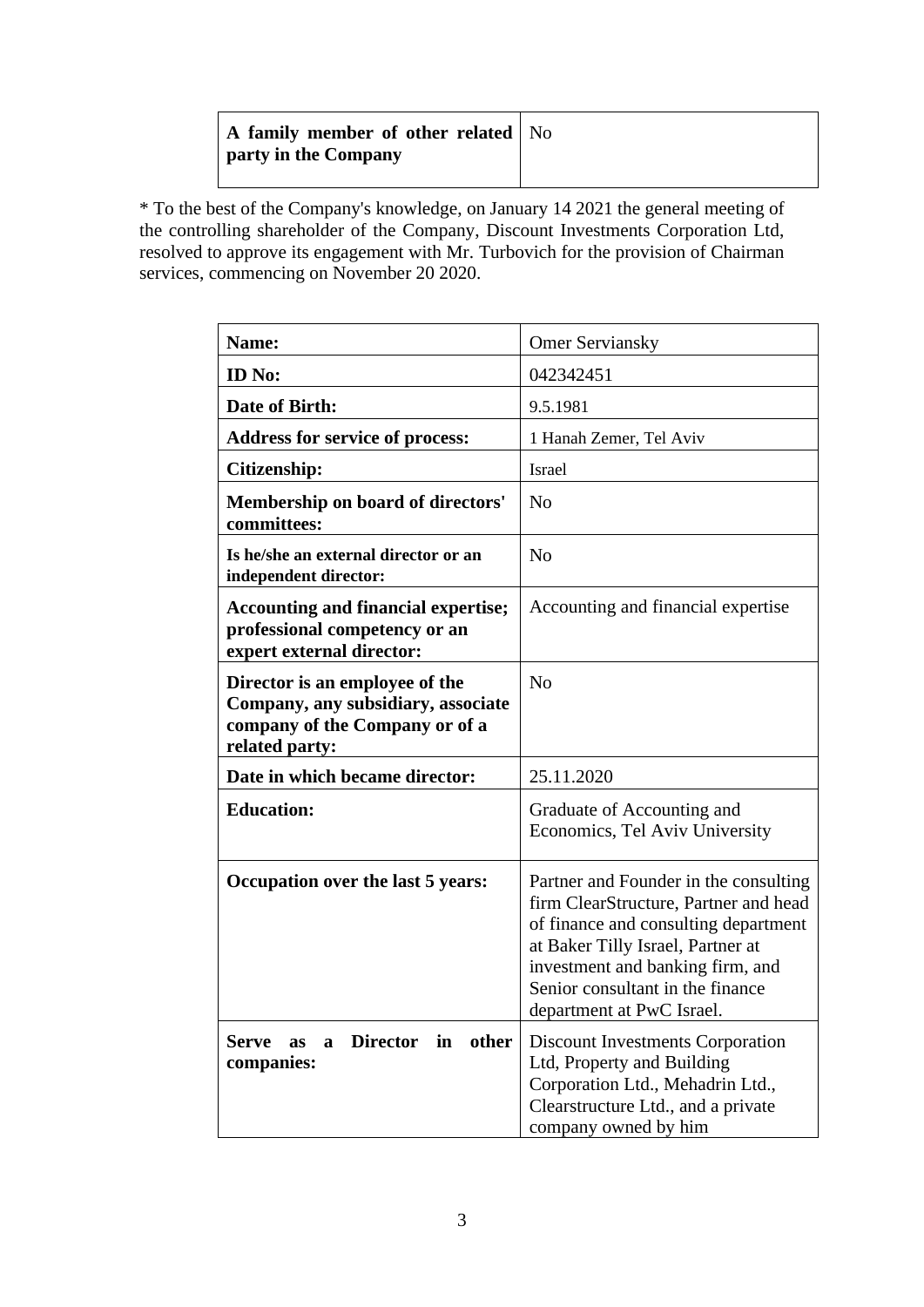| A family member of other related   No<br><b>party in the Company</b> |  |
|----------------------------------------------------------------------|--|
|                                                                      |  |
|                                                                      |  |

| <b>Name:</b>                                                                                                             | <b>Osnat Hilel-Fine</b>                                                                                                                                                                                 |
|--------------------------------------------------------------------------------------------------------------------------|---------------------------------------------------------------------------------------------------------------------------------------------------------------------------------------------------------|
| <b>ID</b> No:                                                                                                            | 022151922                                                                                                                                                                                               |
| Date of Birth:                                                                                                           | 18.1.1965                                                                                                                                                                                               |
| <b>Address for service of process:</b>                                                                                   | 20 Y.L. Gordon, Tel Aviv                                                                                                                                                                                |
| Citizenship:                                                                                                             | Israel                                                                                                                                                                                                  |
| <b>Membership on board of directors'</b><br>committees:                                                                  | N <sub>o</sub>                                                                                                                                                                                          |
| Is he/she an external director or an<br>independent director:                                                            | N <sub>0</sub>                                                                                                                                                                                          |
| <b>Accounting and financial expertise;</b><br>professional competency or an<br>expert external director:                 | N <sub>0</sub>                                                                                                                                                                                          |
| Director is an employee of the<br>Company, any subsidiary, associate<br>company of the Company or of a<br>related party: | N <sub>0</sub>                                                                                                                                                                                          |
| Date in which became director:                                                                                           | 25.11.2020                                                                                                                                                                                              |
| <b>Education:</b>                                                                                                        | Graduate of the Faculty of<br>Humanities, Tel Aviv University.<br><b>Master of Business Administration</b><br>(Executive MBA), Tel Aviv<br>University                                                   |
| Occupation over the last 5 years:                                                                                        | Consulting business development and<br>management in Kendo Solutions Ltd.,<br>Initiated and established of clinic<br>company for esthetics Prof. Gur-<br>Shfaram Ltd., and external director of<br>ICB. |
| <b>Director</b><br>in<br>other<br>Serve<br>$\mathbf{a}$<br><b>as</b><br>companies:                                       | <b>Discount Investments Corporation</b><br>Ltd, XTL Biopharmaceuticals Ltd.,<br>Property and Building Corporation<br>Ltd., Mehadrin Ltd.                                                                |
| a family member of other related<br>party in the Company                                                                 | N <sub>0</sub>                                                                                                                                                                                          |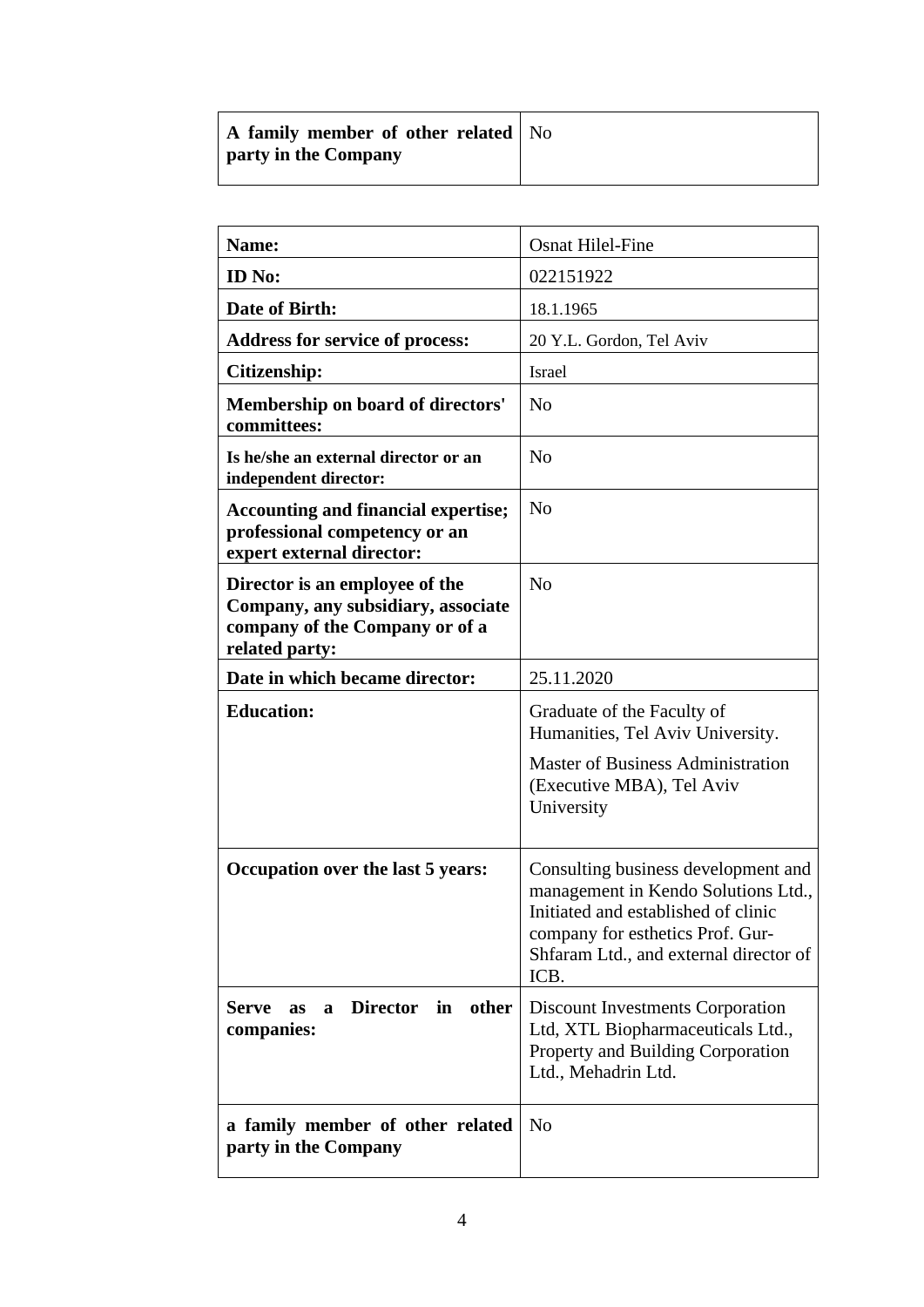| Name:                                                                                                                    | <b>Yacov Nimkovsky</b>                                                                                                                                                                                                                                                                                    |
|--------------------------------------------------------------------------------------------------------------------------|-----------------------------------------------------------------------------------------------------------------------------------------------------------------------------------------------------------------------------------------------------------------------------------------------------------|
| <b>ID</b> No:                                                                                                            | 024931313                                                                                                                                                                                                                                                                                                 |
| Date of Birth:                                                                                                           | 20.2.1970                                                                                                                                                                                                                                                                                                 |
| <b>Address for service of process:</b>                                                                                   | 14 Ramat Hen, Ramat Gan                                                                                                                                                                                                                                                                                   |
| Citizenship:                                                                                                             | Israel                                                                                                                                                                                                                                                                                                    |
| Membership on board of directors'<br>committees:                                                                         | N <sub>o</sub>                                                                                                                                                                                                                                                                                            |
| Is he/she an external director or an<br>independent director:                                                            | N <sub>o</sub>                                                                                                                                                                                                                                                                                            |
| <b>Accounting and financial expertise;</b><br>professional competency or an<br>expert external director:                 | Accounting and financial expertise                                                                                                                                                                                                                                                                        |
| Director is an employee of the<br>Company, any subsidiary, associate<br>company of the Company or of a<br>related party: | N <sub>o</sub>                                                                                                                                                                                                                                                                                            |
| Date in which became director:                                                                                           | 25.11.2020                                                                                                                                                                                                                                                                                                |
| <b>Education:</b>                                                                                                        | <b>Graduate of Economics and Business</b><br>Administration, the Hebrew<br>University                                                                                                                                                                                                                     |
|                                                                                                                          | <b>Master of Business Administration</b><br>(specialization in financing and<br>marketing), Tel Aviv University                                                                                                                                                                                           |
| Occupation over the last 5 years:                                                                                        | $CEO$ of Alumot (Goren $- B.T.H$ )<br>Holdings (2007) Ltd. (14 years, CEO<br>and Chairman of Alumot Mutual<br>Funds Management Ltd. (12 years),<br>and Chairman of Alumot Investments<br>Portfolio Management Ltd. (14 years).<br>Private businessman and consultant (8)<br>months).                      |
| <b>Director</b><br>other<br>in<br><b>Serve</b><br><b>as</b><br>a<br>companies:                                           | Eldav Investments Ltd. (external<br>director), Univo Pharmaceuticals Ltd.<br>(external director), One Software<br>Technologies Ltd. (Independent<br>director), Discount Investments<br>Corporation Ltd., Property and<br>Building Corporation Ltd., Mehadrin<br>Ltd., KN Capital Group Ltd<br>(Chairman). |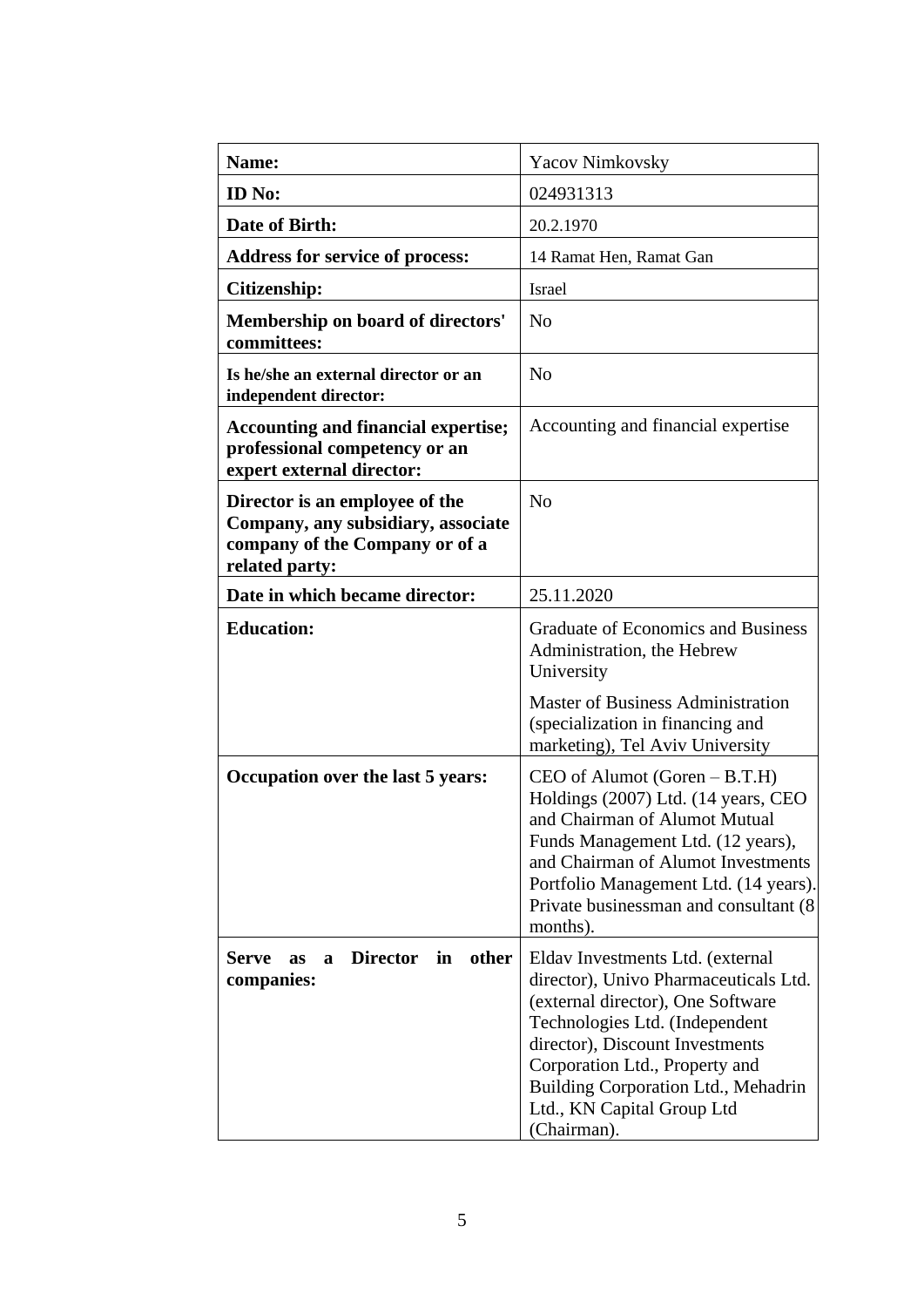| a family member of other related   No<br><b>party in the Company</b> |  |
|----------------------------------------------------------------------|--|
|                                                                      |  |

| Name:                                                                                                                    | Isaac Idan                                                                                                                                                  |
|--------------------------------------------------------------------------------------------------------------------------|-------------------------------------------------------------------------------------------------------------------------------------------------------------|
| ID No:                                                                                                                   | 053554937                                                                                                                                                   |
| Date of Birth:                                                                                                           | 29.8.1955                                                                                                                                                   |
| <b>Address for service of process:</b>                                                                                   | Levi Eshkol 18, Tel Aviv                                                                                                                                    |
| Citizenship:                                                                                                             | Israel                                                                                                                                                      |
| Membership on board of directors'<br>committees:                                                                         | N <sub>o</sub>                                                                                                                                              |
| Is he/she an external director or an<br>independent director:                                                            | N <sub>o</sub>                                                                                                                                              |
| <b>Accounting and financial expertise;</b><br>professional competency or an<br>expert external director:                 | Accounting and financial expertise                                                                                                                          |
| Director is an employee of the<br>Company, any subsidiary, associate<br>company of the Company or of a<br>related party: | No                                                                                                                                                          |
| Date in which became director:                                                                                           | 1.11.2020                                                                                                                                                   |
| <b>Education:</b>                                                                                                        | Graduate of Economics and<br>Accounting, Tel Aviv University                                                                                                |
| Occupation over the last 5 years:                                                                                        | Partner and founder of Clear Structure<br>(from January 2020 until today);<br>Senior partner, founder of accounting<br>firm Baker Tilly Israel (until 2019) |
| <b>Director</b><br>other<br>in<br>Serve<br>as<br>a<br>companies:                                                         | <b>Discount Investments Corporation</b><br>Ltd., Property and Building<br>Corporation Ltd., Mehadrin Ltd. and<br>private companies own by him.              |
| a family member of other related<br>party in the Company                                                                 | N <sub>o</sub>                                                                                                                                              |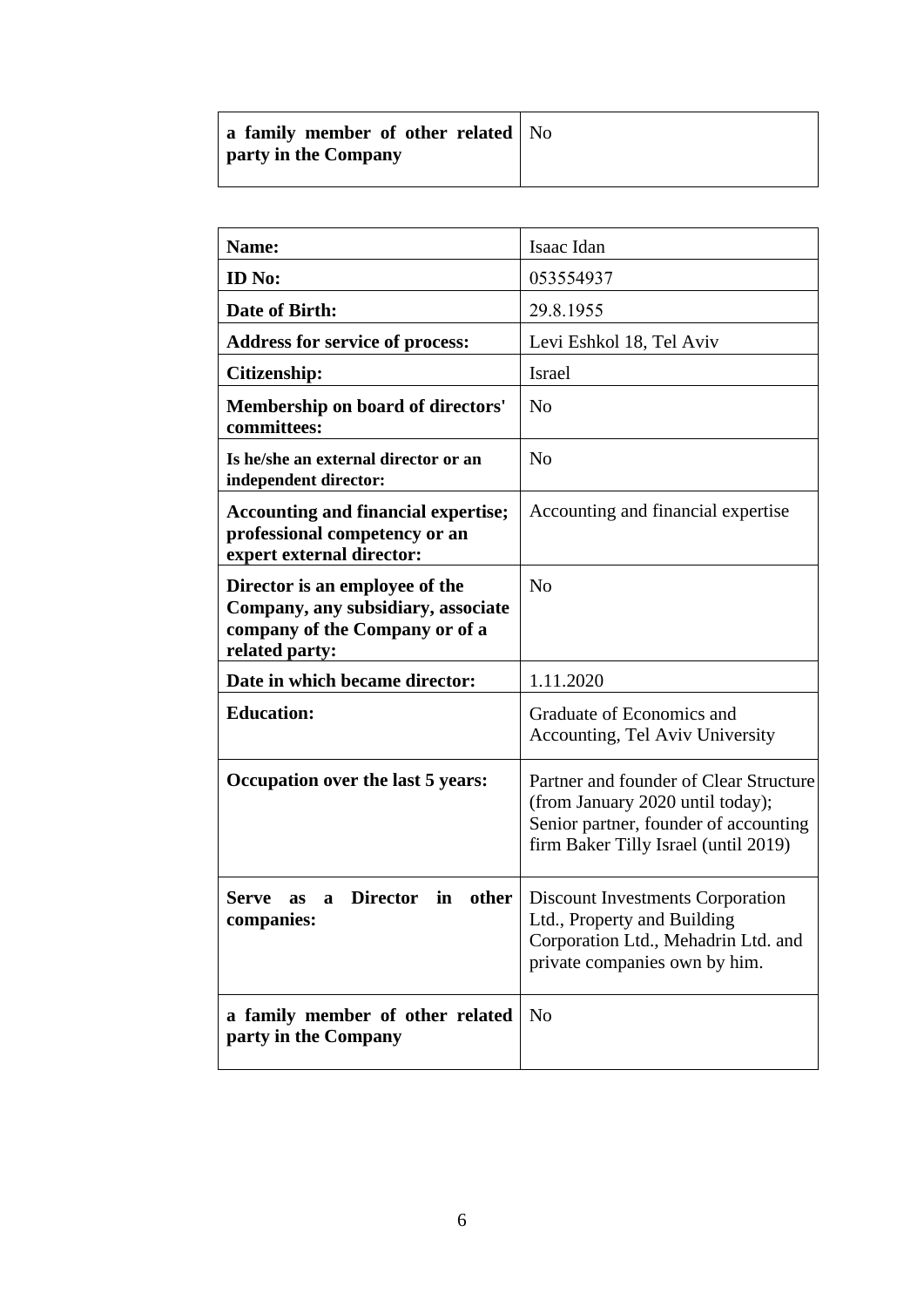| Name:                                                                                                                    | Shalom Turgeman                                                                                                                                                        |
|--------------------------------------------------------------------------------------------------------------------------|------------------------------------------------------------------------------------------------------------------------------------------------------------------------|
| <b>ID</b> No:                                                                                                            | 059214452                                                                                                                                                              |
| Date of Birth:                                                                                                           | 28.05.1965                                                                                                                                                             |
| <b>Address for service of process:</b>                                                                                   | ToHA Building, 114 Yigal Alon, Tel<br>Aviv                                                                                                                             |
| <b>Citizenship:</b>                                                                                                      | <b>Israel</b>                                                                                                                                                          |
| <b>Membership on board of directors'</b><br>committees:                                                                  | Audit committee and compensation<br>committee                                                                                                                          |
| Is he/she an external director or an<br>independent director:                                                            | Independent director                                                                                                                                                   |
| <b>Accounting and financial expertise;</b><br>professional competency or an<br>expert external director:                 | N <sub>o</sub>                                                                                                                                                         |
| Director is an employee of the<br>Company, any subsidiary, associate<br>company of the Company or of a<br>related party: | N <sub>o</sub>                                                                                                                                                         |
| Date in which became director:                                                                                           | 7.12.2020                                                                                                                                                              |
| <b>Education:</b>                                                                                                        | <b>Master of Business Administration</b><br>(EMBA), Tel Aviv University                                                                                                |
|                                                                                                                          | Graduate of Political Science, and<br>Islamic studies and the Middle East,<br>the Hebrew University                                                                    |
| Occupation over the last 5 years:                                                                                        | Managing Partner in an Israeli-<br>Chinese investment fund GEOC (from<br>2013 until today); Consultant in<br>Israeli consulting company EOC<br>(from 2009 until today) |
| Director in<br>other<br><b>Serve</b><br>as<br>$\mathbf{a}$<br>companies:                                                 | Serves as an alternate director in Sight<br>Diagnostics Ltd. and Cnoga Ltd.                                                                                            |
| a family member of other related<br>party in the Company                                                                 | N <sub>o</sub>                                                                                                                                                         |

3.2. Report to the annual meeting on the fees of the auditors for 2019, reappointment of the accounting firm Kesselman & Kesselman (PwC) as the Company's auditors for an additional term until the Company's next annual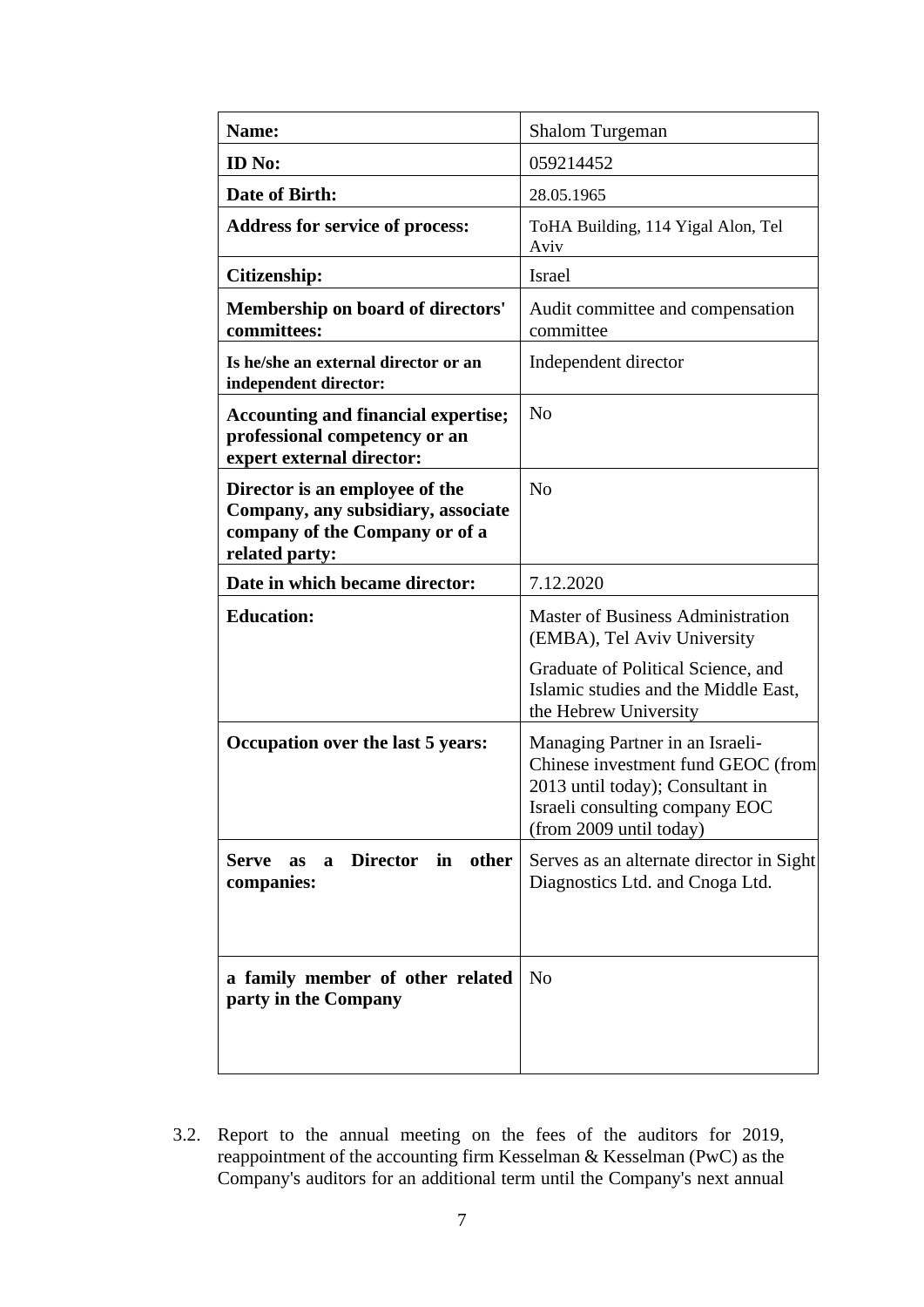general meeting, and to authorize the Company's Board of Directors and Audit Committee, insofar required, to determine their fees as auditors.

3.3. Appointment of Mr. Barak Mashraki as an external director in the Company for a period of 3 years commencing from the date of approval by the general meeting.

The terms of office and employment of Mr. Barak Mashraki as an external director in the Company, and subject to the approval of his appointment, shall be as follows: Mr. Barak Mashraki shall be entitled to maximum remuneration and expense reimbursement pursuant to the Companies Regulations (Rules regarding remuneration and expenses to an external director), 5760-2000, for remuneration payable to an expert external director in a company having similar equity as the Company (to the date of this report, a c-level company).

Mr. Barak Mishraki has accounting and financial expertise, as such term is defined in the Companies Regulations (Terms and Tests for a director having an accounting and financial expertise and for a director with professional competency), 5766-2005.

Mr. Barak Mishraki has signed a declaration in accordance with Section 224B and 241 of the Companies Law, a copy of which is attached as **Appendix B** to the report summoning the meeting.

| Set forth below are details regarding Mr. Barak Mishraki in accordance with |
|-----------------------------------------------------------------------------|
| Regulation 26 of the Reports Regulations:                                   |

| <b>Name:</b>                                                                                                             | Barak Mashraki                                |
|--------------------------------------------------------------------------------------------------------------------------|-----------------------------------------------|
| <b>ID</b> No:                                                                                                            | 029714086                                     |
| Date of Birth:                                                                                                           | 28.01.1973                                    |
| <b>Address for service of process:</b>                                                                                   | Giv'ati 4 Ramat Gan                           |
| Citizenship:                                                                                                             | Israel                                        |
| Membership on board of directors'<br>committees:                                                                         | Audit committee and compensation<br>committee |
| Is he/she an external director or an<br>independent director:                                                            | <b>External Director</b>                      |
| <b>Accounting and financial expertise;</b><br>professional competency or an<br>expert external director:                 | Accounting and financial expertise            |
| Director is an employee of the<br>Company, any subsidiary, associate<br>company of the Company or of a<br>related party: | N <sub>0</sub>                                |
| Date in which became director:                                                                                           | Date of approval by shareholders'<br>meeting  |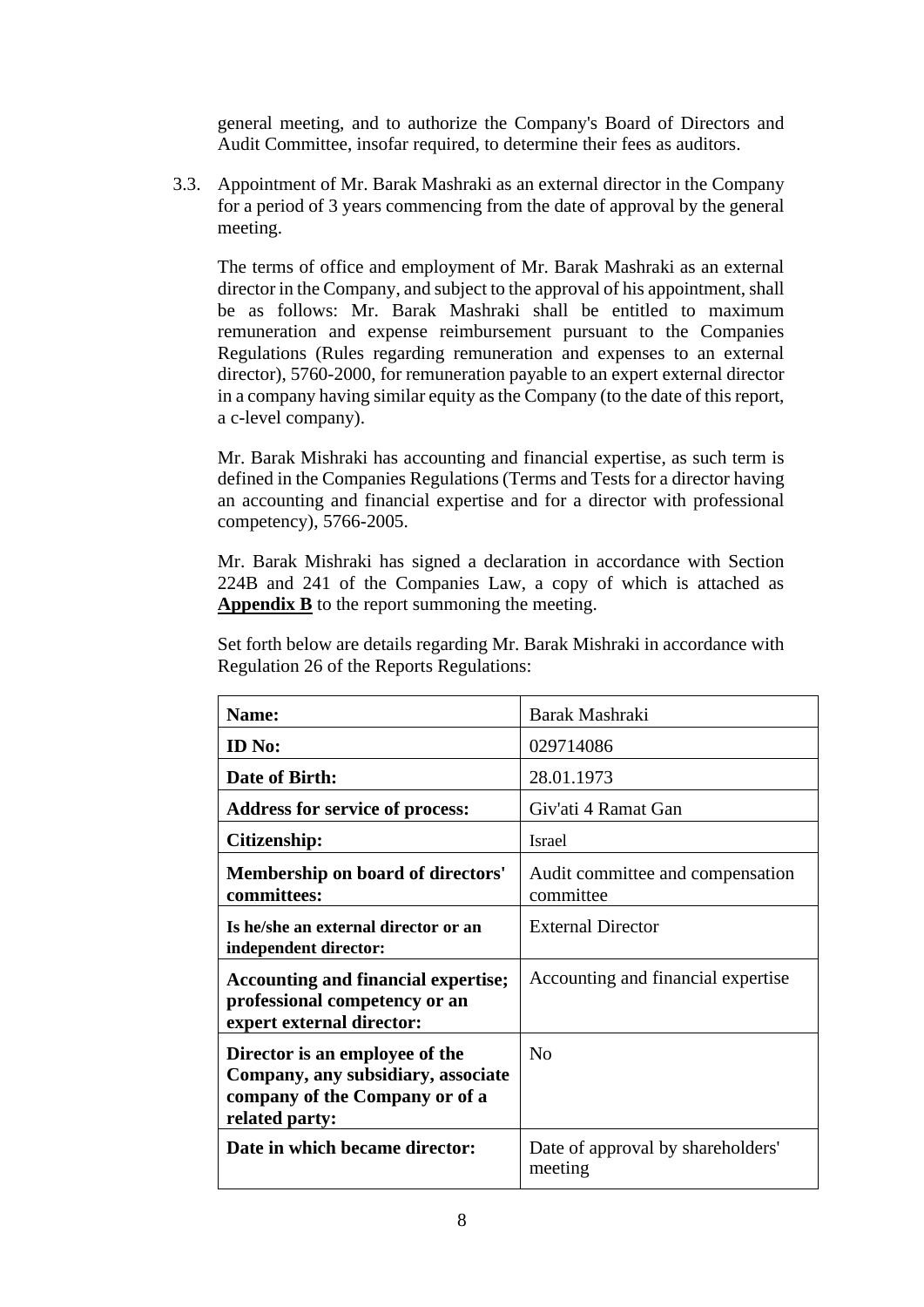| <b>Education:</b>                                        | Graduate of Economics and<br>Accounting, Bar-Ilan University                                                                                                                                                                                                                                             |
|----------------------------------------------------------|----------------------------------------------------------------------------------------------------------------------------------------------------------------------------------------------------------------------------------------------------------------------------------------------------------|
| Occupation over the last 5 years:                        | Deputy CEO and Chief Financial<br>Officer, Delek Group Ltd; Director at<br>Delek Drilling – Limited Partnership;<br>Delek Energy Systems Ltd; Delek the<br>Israeli Fuel Corp Ltd; The Phoenix<br>Insurance Company Ltd; Phoenix<br>Holdings Ltd; CEO and Director at<br>Cohen Gas & Oil Development Ltd. |
| Serve as a Director in other<br>companies:               | Space-Communication Ltd.                                                                                                                                                                                                                                                                                 |
| a family member of other related<br>party in the Company | N <sub>0</sub>                                                                                                                                                                                                                                                                                           |

The proposed Resolution: to approve the appointment of Mr. Barak Mashraki as an external director of the Company for a term of 3 years commencing from the date of approval by the meeting.

3.4. Approval of an amendment to Section 11.1 of the Company's officers' compensation policy, in accordance with Section 267A to the Companies Law.

For details see Part B to this summoning report below.

The proposed Resolution: To approve the amendment to Section 11.1 of the Company's officers' compensation policy, as detailed in Part B to the report summoning the meeting, in accordance with Section 267A to the Companies Law.

# 4. **Location and Hours for Inspecting the Proposed Resolutions in Full:**

Copies of the Immediate Report, declarations of director nominees, and proposed resolutions on the meeting's agenda are available for inspection at the Company's offices in ToHa Tower, 114 Yigal Alon St., 27th Floor, Tel-Aviv, Israel, after prior coordination with the Company's secretariat, at 972-3-6075555, Sunday through Thursday (excluding holidays and the eves of holidays) between 09:00 and 16:00, until the date of the meeting, as well as on the website of the Israel Securities Authority a[t https://www.magna.isa.gov.il](https://www.magna.isa.gov.il/) and on the website of the Tel Aviv Stock Exchange Ltd. at [https://maya.tase.co.il.](https://maya.tase.co.il/) In addition, this English translation of this Report will appear on the Company's website at [https://www.elron.com.](https://www.elron.com/)

# 5. **The Required Majority for Approval of the Resolutions on the Agenda:**

5.1. The required majority for the approval of the proposed resolutions set forth in Sections 3.1 and 3.2 above is a majority of the shareholders who are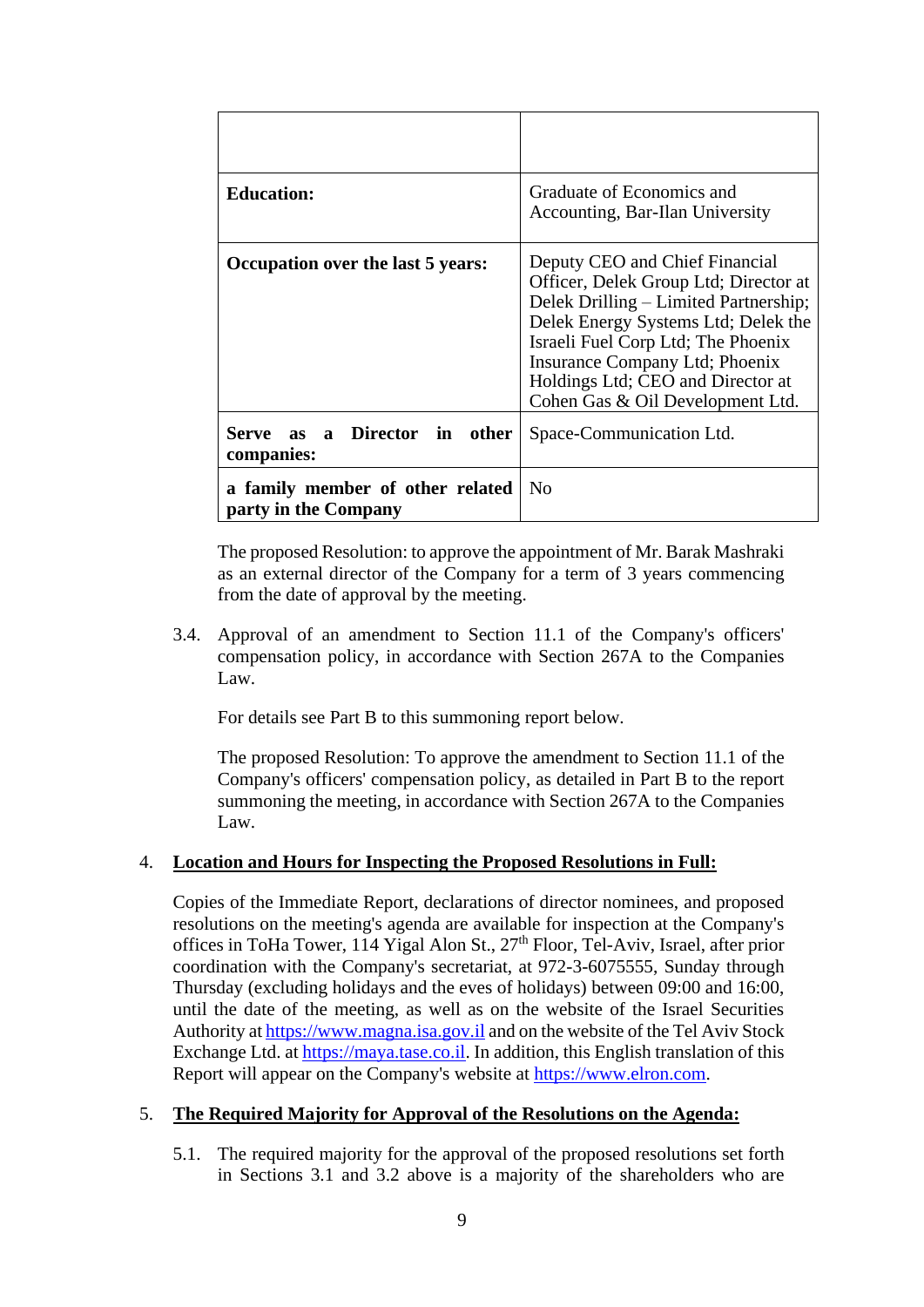entitled to vote and who voted at the meeting, in person or by proxy (including via ballot) or through the internet voting system.

To the best of the Company's knowledge, as of the date of this summoning report, the Company's controlling shareholder, Discount Investment Corporation Ltd., a public company whose shares are traded on the Tel Aviv Stock Exchange Ltd and whose information is available to the public, holds approximately 61.06% of the Company's outstanding share capital and voting rights, a holding percentage that confers the controlling shareholder the required majority for approval of the issues set forth in Sections 3.1 and 3.2 above.

- 5.2. The majority required for adoption of the proposed resolution set forth in Section 3.3 above, is a majority of the shareholders entitled to vote and participating in the vote, in person or by proxy (including via ballot) provided that one of the following is fulfilled:
	- 5.2.1. The majority vote count at the general meeting will include a majority of all votes of shareholders participating in the vote who are not controlling shareholders in the Company or have personal interest in approving the appointment, except for a personal interest that is not a result of a relationship with the controlling shareholder. The vote count of such shareholders shall not take into account abstaining votes.
	- 5.2.2. The total dissenting votes among the shareholders specified in Section 5.2.1 above, does not exceed two percent (2%) of the total voting rights in the Company.
- 5.3. The majority required for adoption of the proposed resolution set forth in Section 3.4 above, is a simple majority of the shareholders entitled to vote and participating in the vote, in person or by proxy (including via ballot), without taking into account the abstaining votes, provided that one of the following is fulfilled:
	- 5.3.1. The majority vote count at the general meeting will include a majority of all votes of shareholders who are not the controlling shareholders of the Company or have personal interest in approval of the resolution, participating in the vote; the vote count of such shareholders shall not take into account abstaining votes.
	- 5.3.2. The total dissenting votes among the shareholders specified in Section 5.3.1 does not exceed two percent (2%) of the total voting rights in the Company.

It shall be noted that the Company's board of directors shall be entitled to approve the amendment to the compensation policy in accordance with the resolution on the agenda even if the general meeting of shareholders shall oppose to its approval, insofar as the compensation committee followed by the board of directors shall resolve, based on detailed grounds and following re-discussions regarding the compensation policy, that their approval, notwithstanding the general meeting's objection, is for the best interests of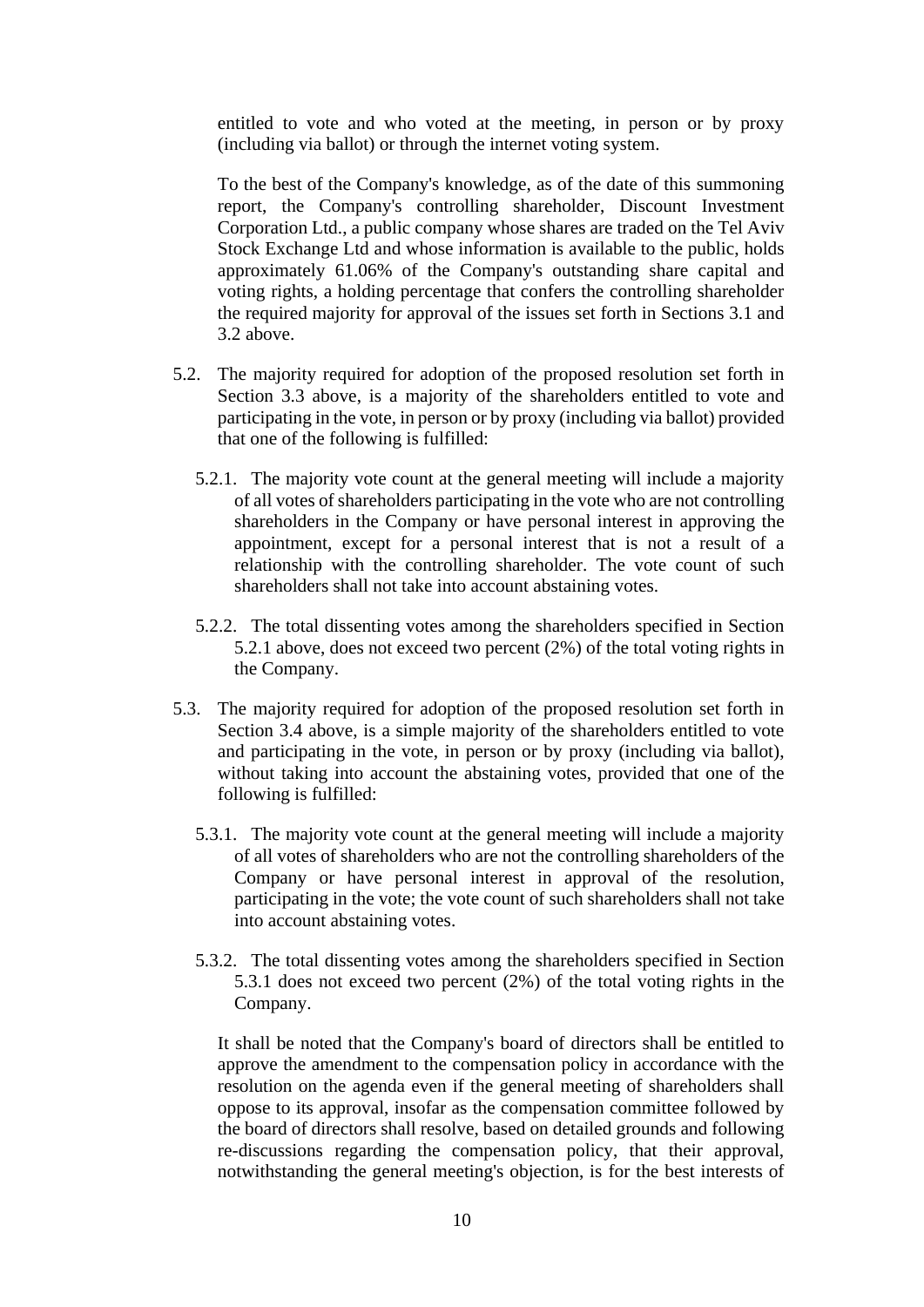the Company.

5.4. A shareholder participating in the vote for resolutions 3.3 and 3.4 on the agenda (issues 10 and 11 on the ballot) shall notify the Company, prior to the vote at the meeting, or if the vote is via ballot – on the ballot, in respect of each resolution in which he votes, if he is a controlling shareholder in the Company or if he has a personal interest in approving the resolution or not; If a shareholder fails to so notify, he shall not vote and his vote shall not be counted.

# 6. **Legal Quorum and Adjourned Meeting:**

A legal quorum shall be constituted when at least two shareholders, holding collectively more than 33.3% of the issued shares conferring voting rights in the Company, are present in person or by proxy, within half an hour from the time set for the meeting to begin. If a quorum is not present in the general meeting within half an hour from the time set for the meeting to begin, the meeting shall stand adjourned to next week on the same day at the same time and place. If a legal quorum is not present at the adjourned meeting within half an hour from the time set for the meeting, then one shareholder, holding at least 25% of the issued share capital of the Company, present in person or by proxy, shall constitute a legal quorum.

# 7. **Record Date:**

The record date entitling a shareholder to participate in and vote at the general meeting, in accordance with Section 182 of the Companies Law, is the close of trading on the Tel Aviv Stock Exchange Ltd. (TASE) on **February 2, 2021** (henceforth: the "**Record Date**"). If there is no trading on the Record Date, the record date will be the last trading day preceding such date.

#### 8. **Manner of Voting and Validity of Ballot:**

- 8.1. A shareholder whose shares are registered with a TASE member (henceforth: "**Non-registered Shareholder**") is entitled to receive confirmation of ownership from such TASE member, at the TASE member's branch or via post to his or her address for the cost of postage only, upon request, provided such request was made in advance for a specific securities account. A Nonregistered Shareholder may request to have the ownership confirmation sent to the Company via the internet voting system.
- 8.2. Regarding a Non-registered Shareholder, the ballot (if non-electronic) will be valid only if such confirmation of ownership is provided along with it or if a confirmation of ownership was sent to the Company via the internet voting system. The ballot of a Non-registered Shareholder should be delivered to the Company along with the confirmation of ownership, such that the ballot will arrive at the Company's registered offices **no later than four hours prior to the time set for the meeting** (i.e., no later than **March 2, 2021 at 11:30**).
- 8.3. Regarding a shareholder that is registered in the Company's register of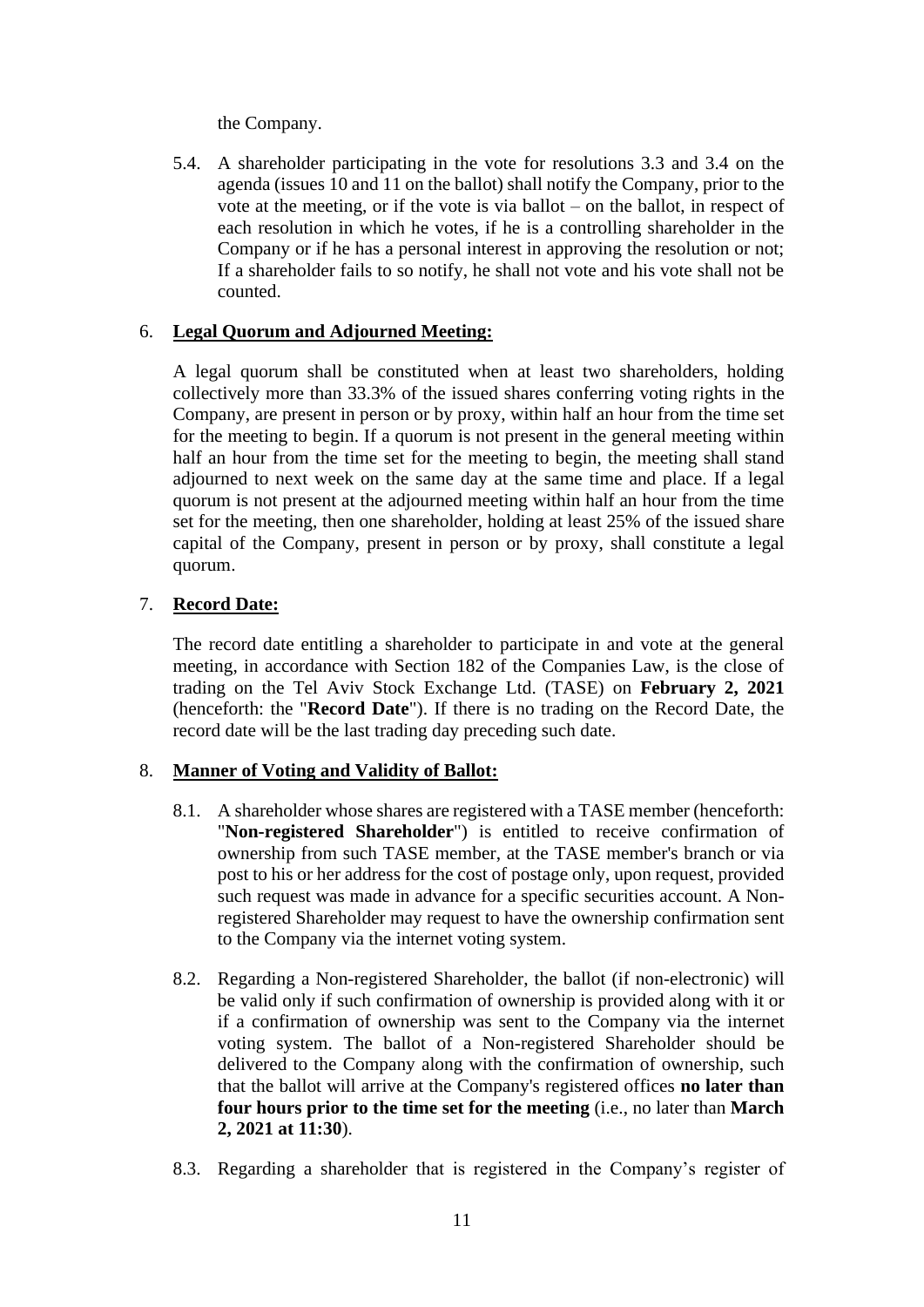shareholders, the ballot will be valid only if a photocopy of his identity card or passport or in case of a corporation - certificate of incorporation, is provided along with it. A registered shareholder's ballot shall be delivered to the Company, along with a photocopy of his identity card or passport or certificate of incorporation, **up to six hours prior to the time set for the general meeting** (i.e., by **March 2, 2021 at 09:30**).

- 8.4. A ballot in which a shareholder has indicated his manner of voting, which has reached the Company by the deadline set for this as stated above, will be considered present at the meeting regarding the existence of the legal quorum.
- 8.5. Written voting will be done through the second part of this ballot, in which the shareholder will indicate the manner in which he votes on the resolutions on the agenda and will deliver it to the Company or send it by registered mail. In this regard, the "date of service" is the date on which the written ballot and the documents attached to it were received at the Company's offices as detailed below.

### 9. **Voting via Internet Voting System:**

- 9.1. A Non-registered Shareholder may vote on a resolution that is on the agenda as described above, by submitting a ballot via the internet voting system (henceforth: "**Electronic Ballot**").
- 9.2. The Electronic Ballot will open for voting at the end of the Record Date. Voting via the internet voting system will close **6 hours prior to the time set for the meeting** (i.e., by **March 2, 2021 at 09:30**), at which time the internet voting system will be closed.
- 9.3. The internet voting may be amended or cancelled up until the internet voting system is closed, after which it will not be possible to change it via the internet voting system. Should a shareholder vote via more than one method, the later vote will be counted. In this regard, a vote cast in person or by proxy will be considered to have been cast later than a vote cast by Electronic Ballot

#### 10. **Address for Delivering Ballots and Position Statements:**

The Company's offices at ToHa Tower, 114 Yigal Alon St.,  $27<sup>th</sup>$  Floor, Tel-Aviv, Israel.

### 11. **Deadlines for Submitting Position Statements and the Board of Directors' Response:**

- 11.1. The deadline for submitting position statements to the Company is **up to ten days prior to the date set for the meeting**.
- 11.2. The deadline for submitting the board of directors' response to position statements, insofar as shareholders have submitted position statements to the board of directors and the board of directors has elected to submit a response to such position statements, is **no later than five days prior to the time set for the meeting**.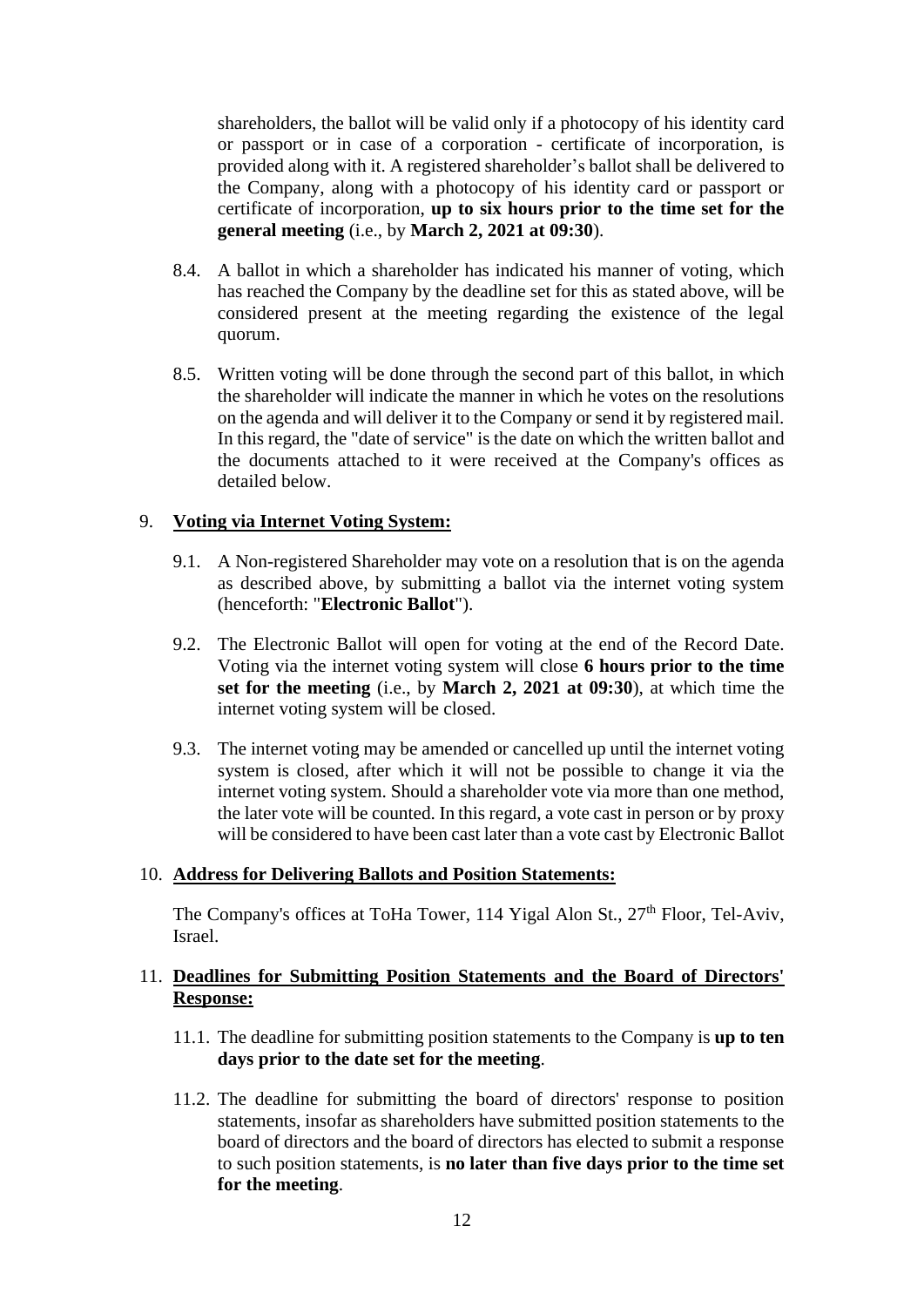# 12. **Distribution Website and TASE Website Addresses for Accessing Ballots and Position Statements:**

The addresses of the Israel Securities Authority and TASE websites on which the ballot and position statements may be accessed are as follows: Israel Securities Authority distribution website:

[https://www.magna.isa.gov.il;](https://www.magna.isa.gov.il/) TASE website: [https://maya.tase.co.il.](https://maya.tase.co.il/)

#### 13. **Receipt of Ballot and Position Statements:**

A Non-registered Shareholder is entitled to receive via email (to the email address in the TASE member's possession), free of charge, a link to copies of the ballot and position statements on the distribution website from the TASE member with whom his shares are registered, unless such shareholder notified the TASE member that he does not wish to receive the link, or wishes to receive ballots by post for a fee. The notification regarding ballots will apply to position statements as well.

### 14. **Inspection of Ballots:**

One or more shareholders, who on the Record Date hold at least five percent (5%) of all voting rights in the Company, and also a shareholder who holds the aforementioned percentage of the voting rights in the Company that are not held by a controlling shareholder of the Company as defined in Section 268 of the Companies Law ("**Controlling Shareholder**"), is entitled following the general meeting, in person or by proxy, to inspect the ballots at the Company's offices (whose address appears in Section 4 above) during regular business hours, as detailed in Regulation 10(A) of the Regulations.

The number of shares constituting 5% of all voting rights in the Company is 2,153,273 ordinary shares of the Company.

The number of shares constituting 5% of all voting rights in the Company that are not held by a Controlling Shareholder, including through institutional parties under the control thereof, is 831,276 ordinary shares of the Company.

#### 15. **Changes in Meeting Agenda:**

After the ballot is published, there may be changes in the agenda, including the addition of an item to the agenda, position statements may be released; the updated agenda and the position statements released in the Company's filings will be available on the distribution website, whose address appears in Section 12 above.

#### 16. **Deadline for Submitting Amended Ballot:**

A shareholder's request under section 66(b) of the Companies Law to include an issue in the agenda of the general meeting shall be furnished to the Company **up to seven (7) days after the general meeting is convened**. If such a request is made, the issue may be added to the agenda and its details will appear on the distribution website. In such a case, the Company will publish a revised summon **no later than seven days after the deadline for the submission of a shareholder's request to include an issue on the agenda**, as stated above. The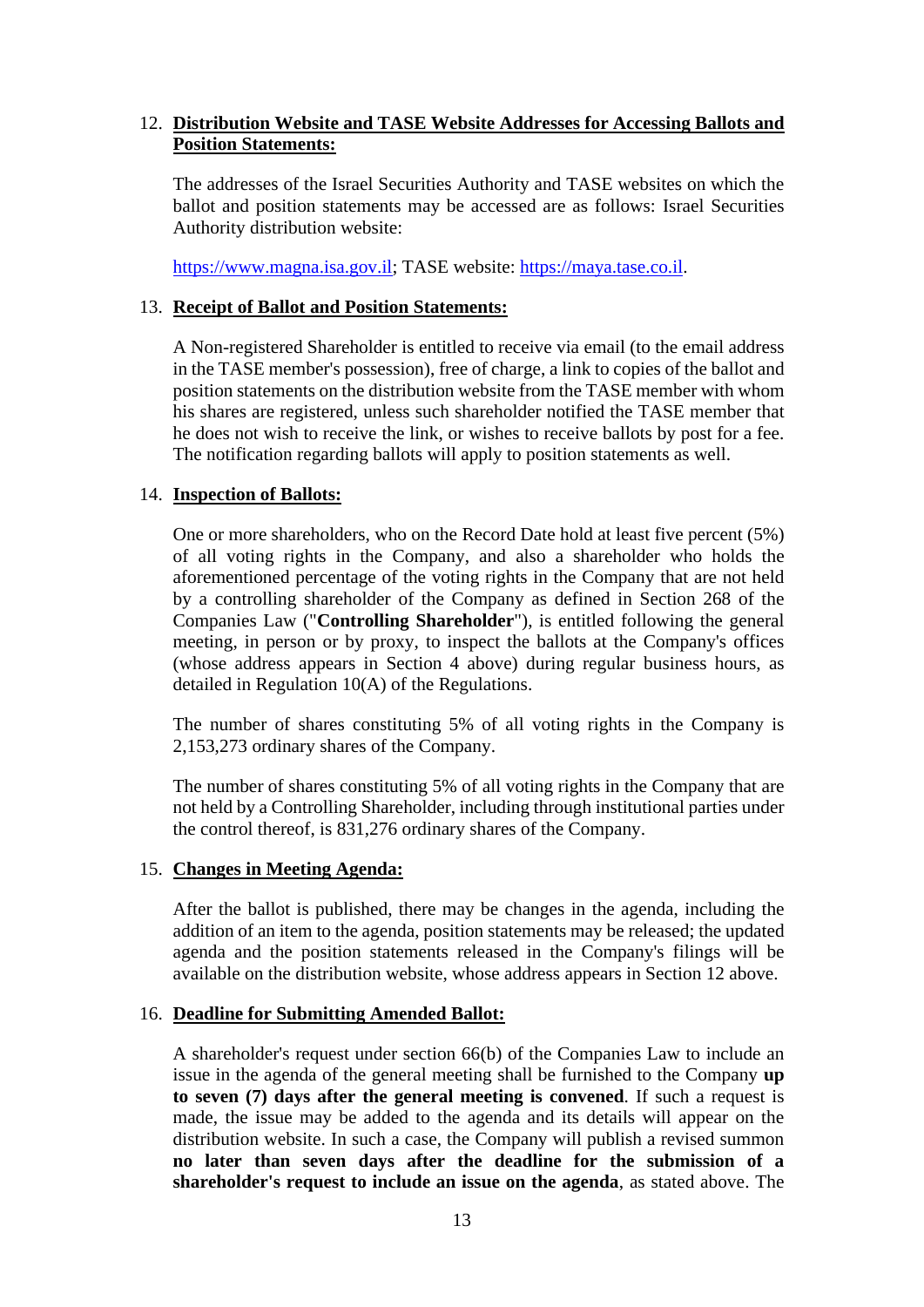Company will publish an amended ballot on the day the amended summon is published.

# **Shareholders should mark their votes on the items on the agenda in Part Two of the ballot.**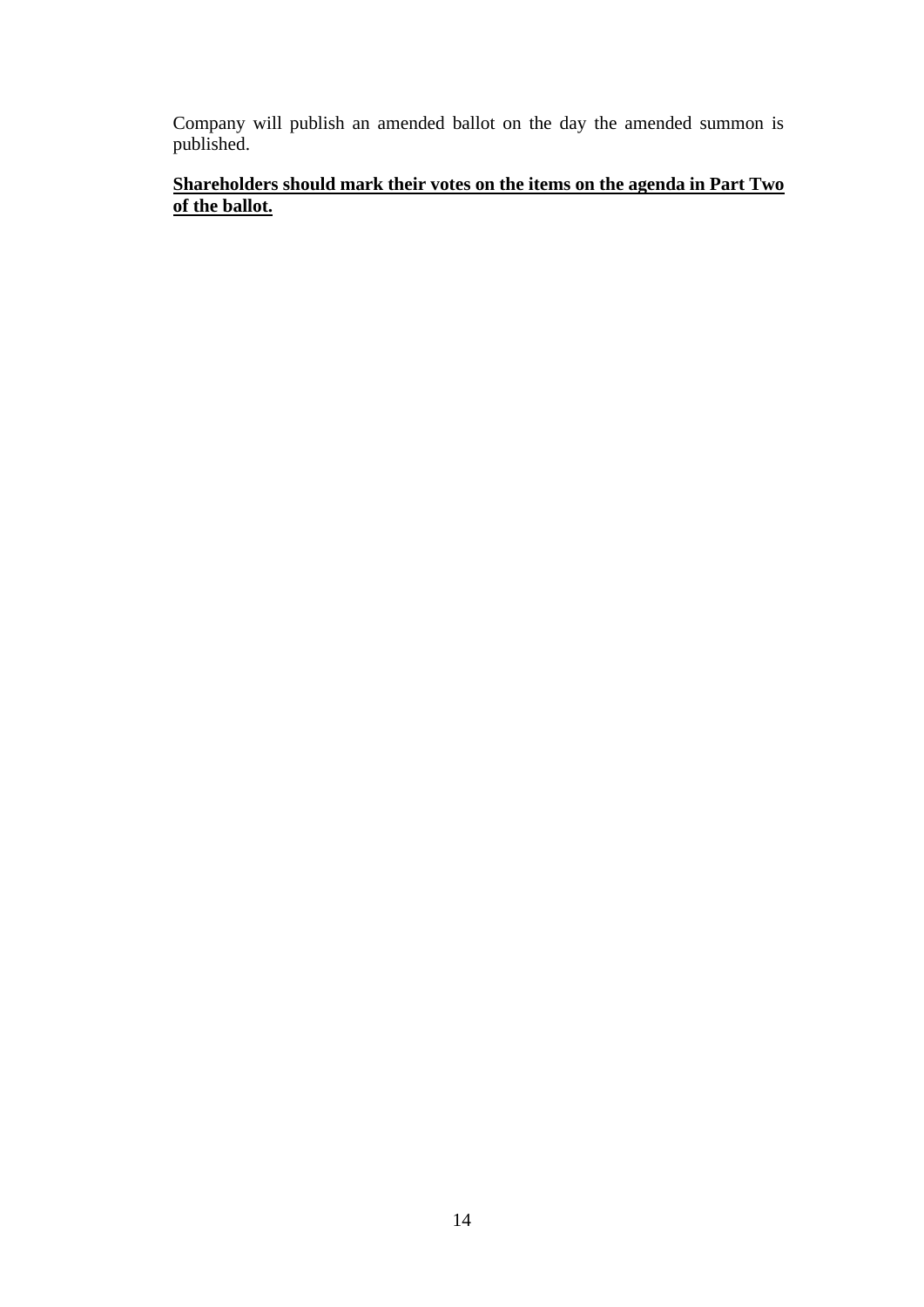# **Ballot – Part Two**

**Company name:** Elron Electronic Industries Ltd., Corporation Number 520028036.

**Company address (for submitting and delivering ballots):** The Company's offices in ToHa Tower, 114 Yigal Alon St.,  $27<sup>th</sup>$  Floor, Tel-Aviv, Israel.

**Time of meeting:** March 2, 2021, at 15:30.

**Type of meeting:** Special and Annual General Meeting.

**Record date for entitling a shareholder to vote at the general meeting:** February 2, 2021 (henceforth: the "**Record Date**"). If there is no trading on the Record Date, the record date will be the last trading day preceding such date.

### **Shareholder Information**

- 1. Name of shareholder:
- 2. I.D. No.:
- 3. If the shareholder does not have an Israeli identity card –

Passport No.:

Country of issue:

Valid until:

4. If the shareholder is a corporation –

Corporation No.:

Country of incorporation:

5. Related Party, Senior Officer and Institutional Investor: Please indicate if you are:

|                                                                                                                                                  | $Yes*$ | N <sub>0</sub> |
|--------------------------------------------------------------------------------------------------------------------------------------------------|--------|----------------|
| Related Party (as defined in section 1 of the<br>Securities Law, 5728-1968)                                                                      |        |                |
| Senior Officer (as defined in section 1 of<br>the Securities Law, 5728-1968)                                                                     |        |                |
| Institutional Investor (as defined in<br>regulation 1 of the Companies Regulations<br>(voting in writing and positions statements,<br>5766-2005) |        |                |

\*If the answer is positive – please specify any relationship between the voter (who does not have personal interest) or his proxy and the Company or any of the controlling shareholders or a senior officer, including employer-employee relations, business relations, etc. and details of their nature:

\_\_\_\_\_\_\_\_\_\_\_\_\_\_\_\_\_\_\_\_\_\_\_\_\_\_\_\_\_\_\_\_\_\_\_\_\_\_\_\_\_\_\_\_\_\_\_\_\_\_\_\_\_\_\_\_\_\_\_\_\_\_\_\_\_\_ \_\_\_\_\_\_\_\_\_\_\_\_\_\_\_\_\_\_\_\_\_\_\_\_\_\_\_\_\_\_\_\_\_\_\_\_\_\_\_\_\_\_\_\_\_\_\_\_\_\_\_\_\_\_\_\_\_\_\_\_\_\_\_\_\_\_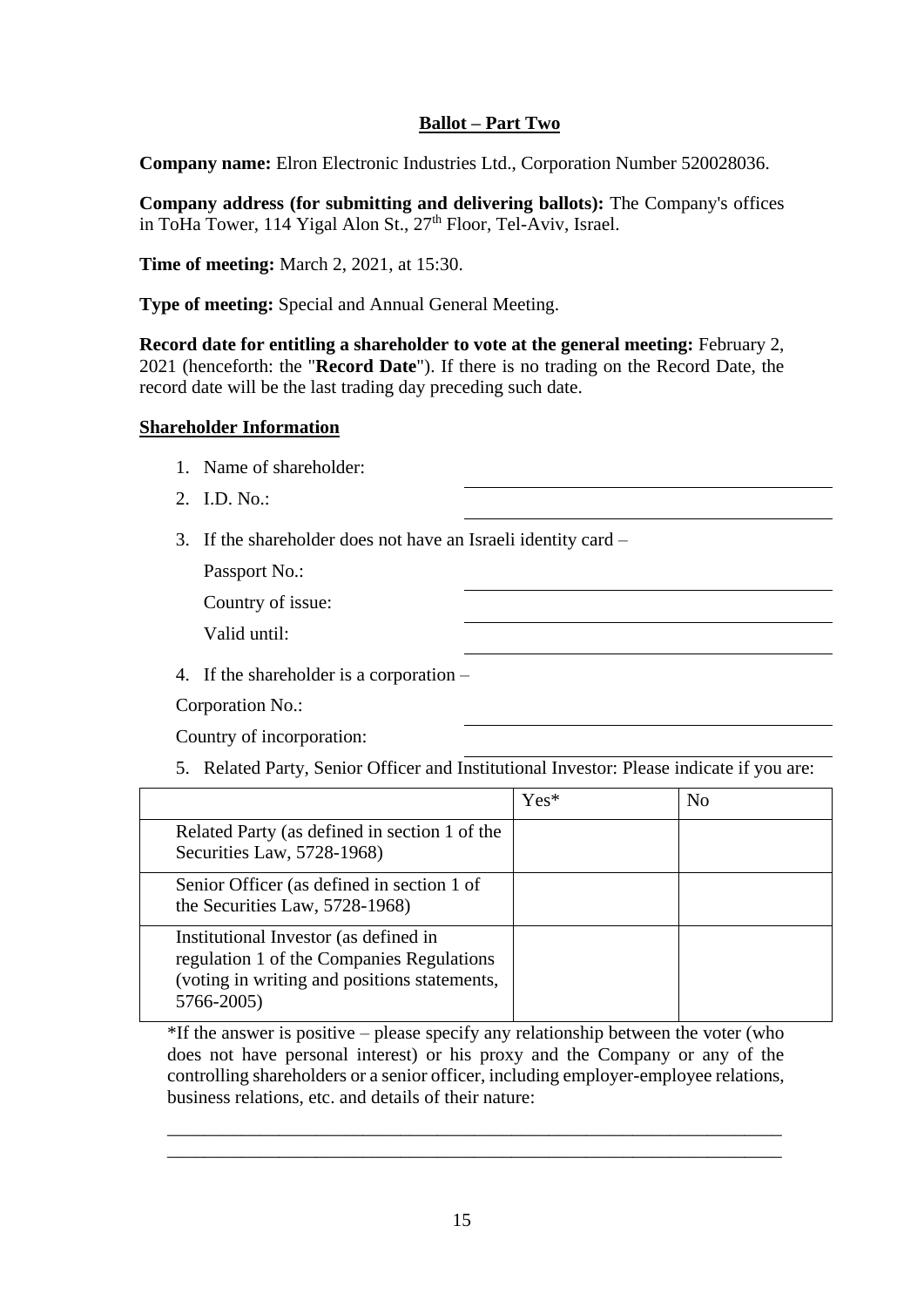# **Mark Vote**:

|    |                                                                                                                                                                                                               | Mark vote <sup>1</sup> |                |                |         | Regarding the appointment of an<br>external director (section 239 (b) of<br>the Companies Law) - are you a<br>controlling shareholder, a related<br>party, have a personal interest in<br>approving the appointment, a senior<br>official or an institutional investor <sup>2</sup> | Regarding<br>are you<br>senior<br>institutional investor <sup>3</sup> | remuneration<br>policy under section $267A -$<br>controlling<br>a<br>shareholder, have a personal<br>interest in the resolution, a<br>official<br>- or<br>an |
|----|---------------------------------------------------------------------------------------------------------------------------------------------------------------------------------------------------------------|------------------------|----------------|----------------|---------|-------------------------------------------------------------------------------------------------------------------------------------------------------------------------------------------------------------------------------------------------------------------------------------|-----------------------------------------------------------------------|--------------------------------------------------------------------------------------------------------------------------------------------------------------|
|    | <b>Issues on the Agenda</b>                                                                                                                                                                                   | <b>FOR</b>             | <b>ABSTAIN</b> | <b>AGAINST</b> | $Yes**$ | No                                                                                                                                                                                                                                                                                  | Yes**                                                                 | N <sub>0</sub>                                                                                                                                               |
|    | Re-appointment of Mr. Yoram Avraham Turbovich as<br>a director of the Company for an additional term of<br>office until the next Annual General Meeting of the<br>Company, as specified in Section 3.1 above. |                        |                |                |         |                                                                                                                                                                                                                                                                                     |                                                                       |                                                                                                                                                              |
| 2. | Re-appointment of Mr. Omer Serviansky as a director<br>of the Company for an additional term of office until<br>the next Annual General Meeting of the Company, as<br>specified in Section 3.1 above.         |                        |                |                |         |                                                                                                                                                                                                                                                                                     |                                                                       |                                                                                                                                                              |
| 3. | Re-appointment of Mrs. Osnat Hilel-Fine as a director<br>of the Company for an additional term of office until<br>the next Annual General Meeting of the Company, as<br>specified in Section 3.1 above.       |                        |                |                |         |                                                                                                                                                                                                                                                                                     |                                                                       |                                                                                                                                                              |

 $1$  No mark will be considered to have been voted ABSTAIN on the applicable issue.

<sup>&</sup>lt;sup>2</sup> A shareholder who does not complete this column or who marks "yes" and does not specify, his vote will not be counted. There is no need to specify a personal interest in approving the appointment that is not the result of a relationship with the controlling shareholder.

<sup>&</sup>lt;sup>3</sup> A shareholder who does not complete this column or who marks "yes" and does not specify, his vote will not be counted.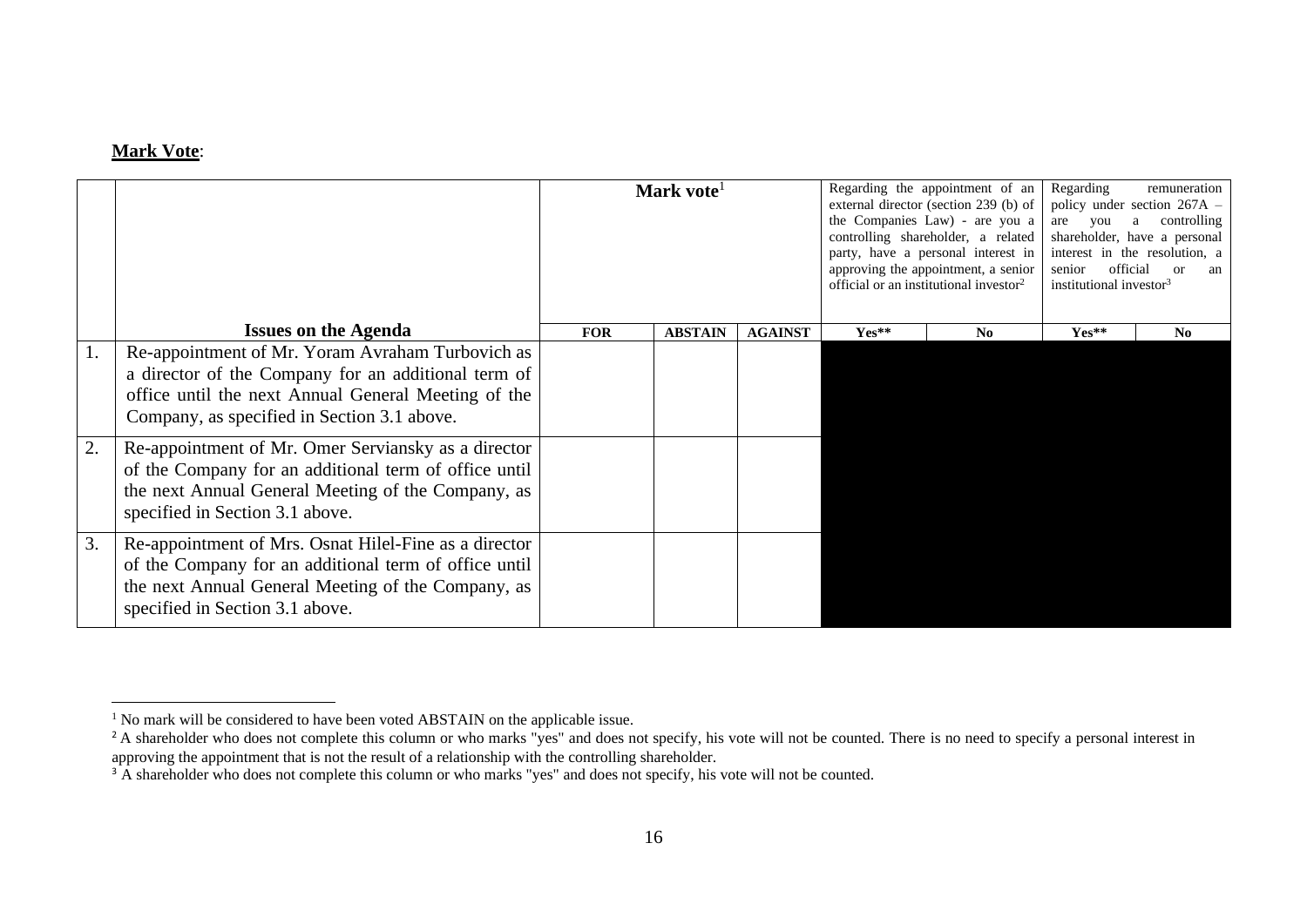|                  |                                                                                                                                                                                                        | Mark vote <sup>1</sup> |                |                |         | Regarding the appointment of an<br>external director (section 239 (b) of<br>the Companies Law) - are you a<br>controlling shareholder, a related<br>party, have a personal interest in<br>approving the appointment, a senior<br>official or an institutional investor <sup>2</sup> | Regarding<br>remuneration<br>policy under section 267A -<br>controlling<br>are you<br>a<br>shareholder, have a personal<br>interest in the resolution, a<br>official<br>senior<br><sub>or</sub><br>an<br>institutional investor <sup>3</sup> |                |  |
|------------------|--------------------------------------------------------------------------------------------------------------------------------------------------------------------------------------------------------|------------------------|----------------|----------------|---------|-------------------------------------------------------------------------------------------------------------------------------------------------------------------------------------------------------------------------------------------------------------------------------------|----------------------------------------------------------------------------------------------------------------------------------------------------------------------------------------------------------------------------------------------|----------------|--|
|                  | <b>Issues on the Agenda</b>                                                                                                                                                                            | <b>FOR</b>             | <b>ABSTAIN</b> | <b>AGAINST</b> | $Yes**$ | No                                                                                                                                                                                                                                                                                  | Yes**                                                                                                                                                                                                                                        | N <sub>0</sub> |  |
| $\overline{4}$ . | Re-appointment of Mr. Doron Haim Cohen as a<br>director of the Company for an additional term of office<br>until the next Annual General Meeting of the<br>Company, as specified in Section 3.1 above. |                        |                |                |         |                                                                                                                                                                                                                                                                                     |                                                                                                                                                                                                                                              |                |  |
| 5.               | Re-appointment of Mr. Yacov Nimkovsky as a director<br>of the Company for an additional term of office until<br>the next Annual General Meeting of the Company, as<br>specified in Section 3.1 above.  |                        |                |                |         |                                                                                                                                                                                                                                                                                     |                                                                                                                                                                                                                                              |                |  |
| 6.               | Re-appointment of Mr. Isaac Idan as a director of the<br>Company for an additional term of office until the next<br>Annual General Meeting of the Company, as specified<br>in Section 3.1 above.       |                        |                |                |         |                                                                                                                                                                                                                                                                                     |                                                                                                                                                                                                                                              |                |  |
| 7.               | Re-appointment of Mr. Amiram Erel as a director of<br>the Company for an additional term of office until the<br>next Annual General Meeting of the Company, as<br>specified in Section 3.1 above.      |                        |                |                |         |                                                                                                                                                                                                                                                                                     |                                                                                                                                                                                                                                              |                |  |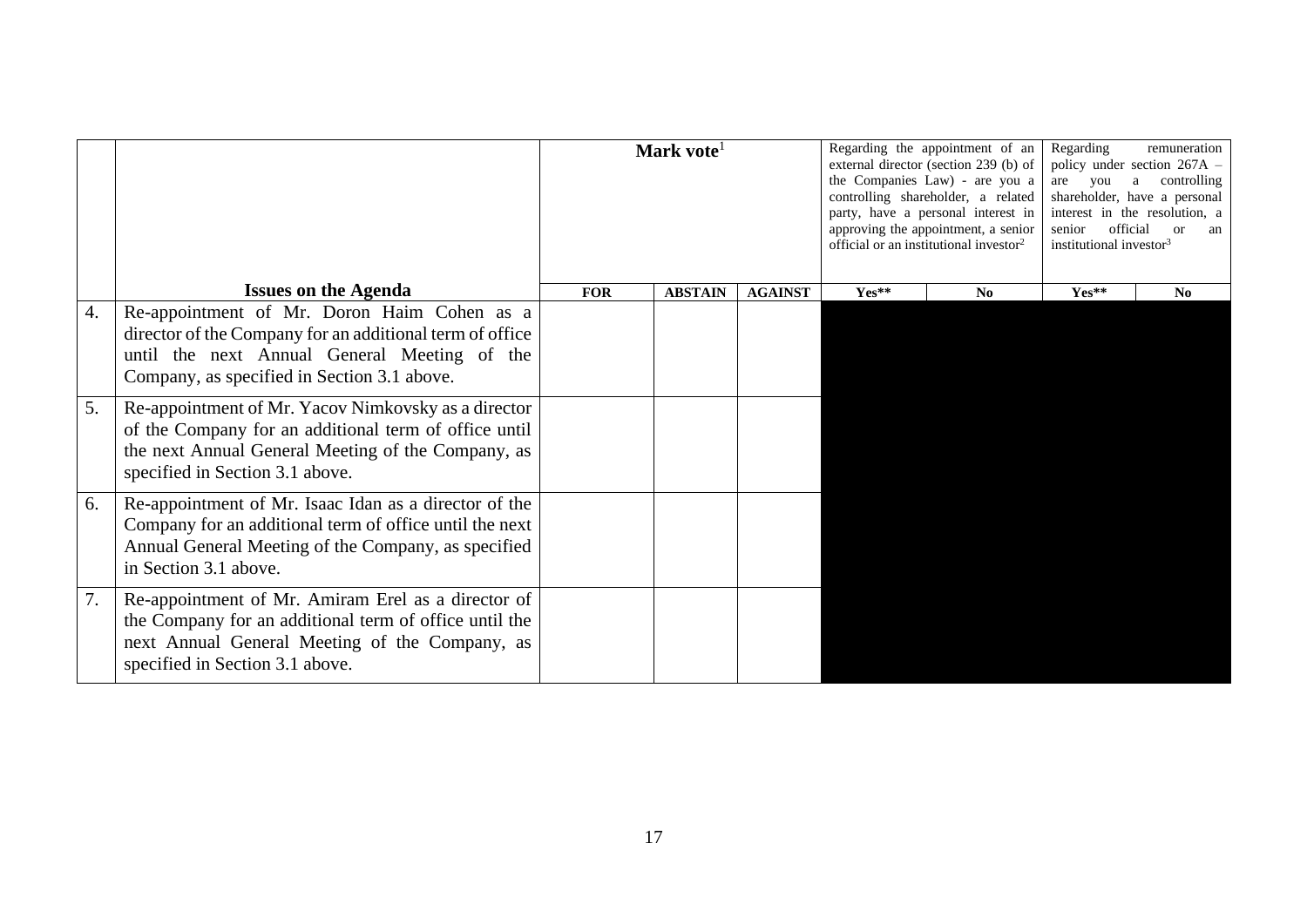|     |                                                                                                                                                                                                                                                                                                                                                           | Mark vote <sup>1</sup> |                |                |         | Regarding the appointment of an<br>external director (section 239 (b) of<br>the Companies Law) - are you a<br>controlling shareholder, a related<br>party, have a personal interest in<br>approving the appointment, a senior<br>official or an institutional investor <sup>2</sup> | Regarding<br>remuneration<br>policy under section 267A -<br>a controlling<br>you<br>are<br>shareholder, have a personal<br>interest in the resolution, a<br>official<br>senior<br>$\alpha$<br>an<br>institutional investor <sup>3</sup> |    |
|-----|-----------------------------------------------------------------------------------------------------------------------------------------------------------------------------------------------------------------------------------------------------------------------------------------------------------------------------------------------------------|------------------------|----------------|----------------|---------|-------------------------------------------------------------------------------------------------------------------------------------------------------------------------------------------------------------------------------------------------------------------------------------|-----------------------------------------------------------------------------------------------------------------------------------------------------------------------------------------------------------------------------------------|----|
|     | <b>Issues on the Agenda</b>                                                                                                                                                                                                                                                                                                                               | <b>FOR</b>             | <b>ABSTAIN</b> | <b>AGAINST</b> | $Yes**$ | $\mathbf{N}\mathbf{0}$                                                                                                                                                                                                                                                              | $Yes**$                                                                                                                                                                                                                                 | No |
| 8.  | Re-appointment of Mr. Shalom Turgeman as a<br>(independent) director of the Company for an<br>additional term of office until the next Annual General<br>Meeting of the Company, as specified in Section 3.1<br>above.                                                                                                                                    |                        |                |                |         |                                                                                                                                                                                                                                                                                     |                                                                                                                                                                                                                                         |    |
| 9.  | Re-appointment of the accounting firm Kesselman $\&$<br>Kesselman (PwC) as the Company's auditors for an<br>additional term until the Company's next annual<br>general meeting, and to authorize the Company's Board<br>of Directors and Audit Committee, insofar required, to<br>determine their fees as auditors, as specified in Section<br>3.2 above. |                        |                |                |         |                                                                                                                                                                                                                                                                                     |                                                                                                                                                                                                                                         |    |
| 10. | Appointment of Mr. Barak Mashraki as an external<br>director in the Company for a period of 3 years<br>commencing from the date of approval by the general<br>meeting, as specified in Section 3.3 above.                                                                                                                                                 |                        |                |                |         |                                                                                                                                                                                                                                                                                     |                                                                                                                                                                                                                                         |    |